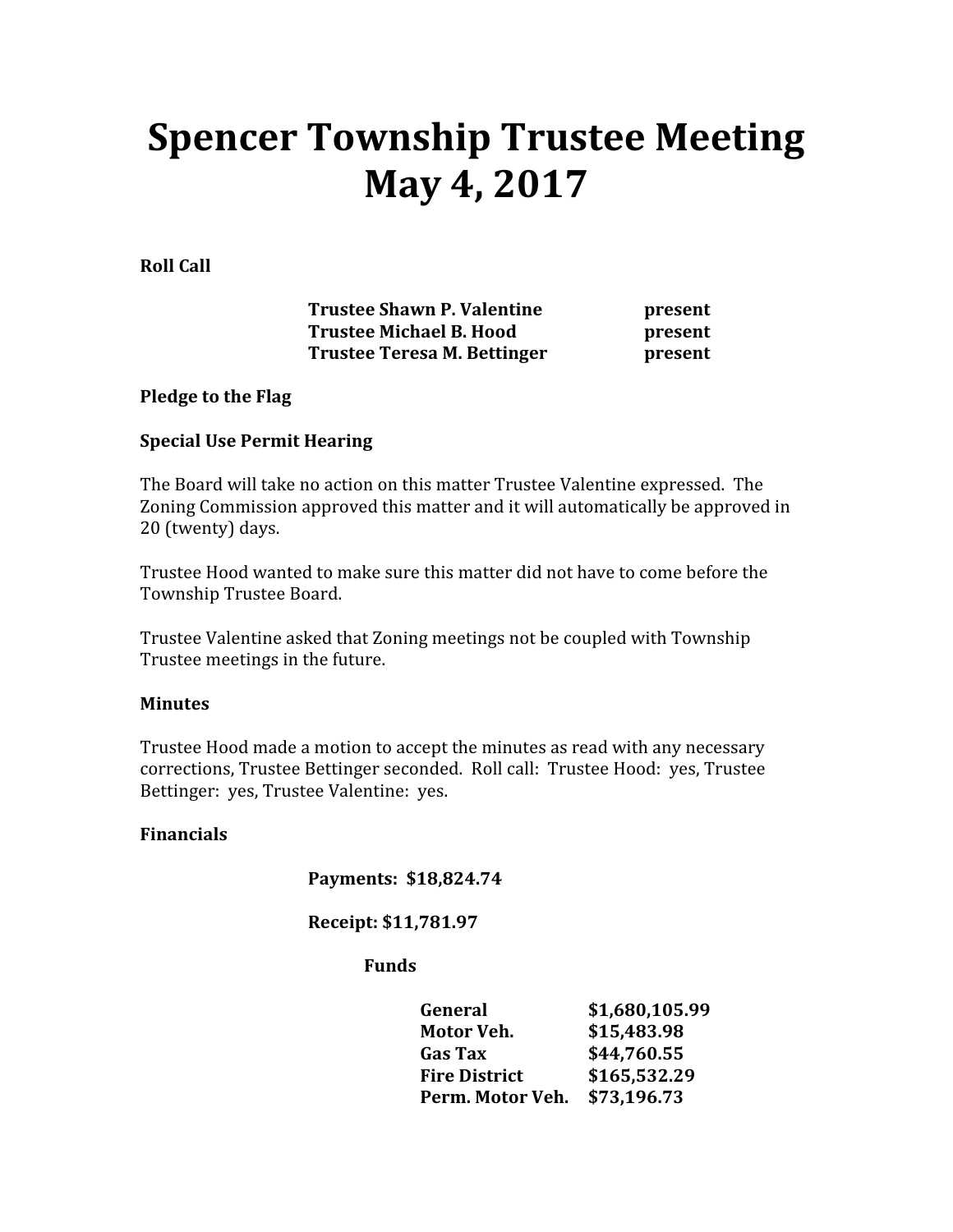## Misc. Spec. Rev. \$483.60 \$1,979,563.1 4

Trustee Hood made a motion to accept the financials, Trustee Bettinger seconded. Roll call: Trustee Hood: yes, Trustee Bettinger: yes, Trustee Valentine: yes.

## Pay the Bills

Trustee Hood made a motion to pay the bills, Trustee Bettinger seconded. Roll call: Trustee Hood: yes, Trustee Bettinger: yes, Trustee Valentine: yes.

## Zoning Report

Trustee Valentine reviewed the Zoning Inspector's notes for the month. All matters were routine. No question from the Board

## BZA Report

No meeting

## Road Report

Trustee Valentine reminded all that the unlimited pickup begins on May 8, 2017. The ad was in the Shoppers' Key and on the website.

## Fire Report

No report

## JEDZ

No meeting

## Correspondence

The new Zoning Inspector, James P. Bryan was sworn in by the Fiscal Officer.

The April newsletter was received from the Holland, Springfield, and Spencer Historical Society.

The State of Ohio Department of Taxation orders that the real property parcel 61- 00375 and parcel 60-19941 are to be entered upon the list of property in the county which is exempt from taxation until either the county auditor or the Tax Commissioner restores the property to the tax list.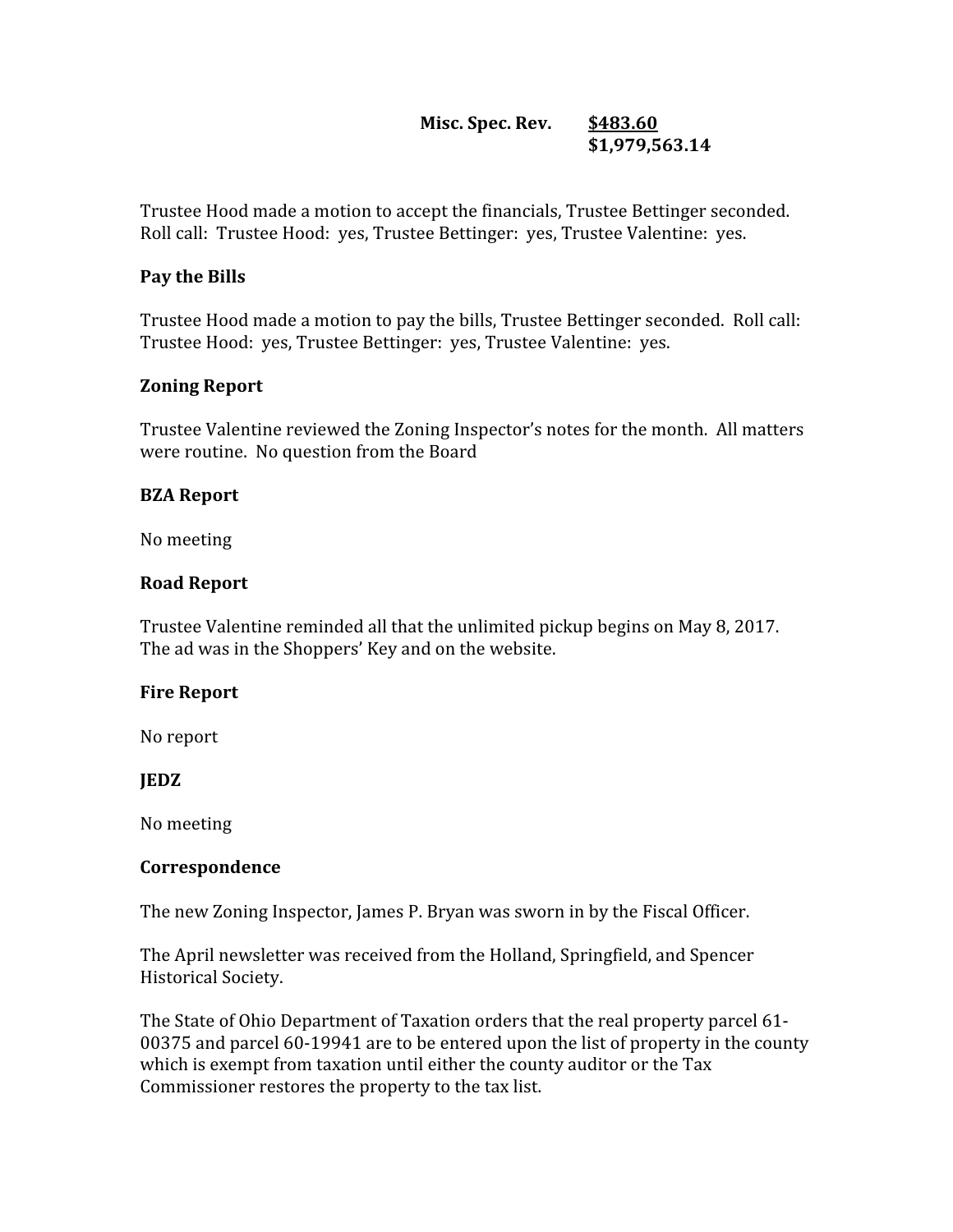Notice was received from the Recorders Office that the County Recorder must receive all zoning resolutions and amendments.

The Township received notice that our share of the Oak Terrace and Bemis Lane project will cost the Township \$254,000.

The lawsuit Spencer vs. claimant John Myers has been closed. The Township suffered no loss.

The Township received correspondence from PERSO informing them of the coverage they would offer in the lawsuit of Arnold vs. Spencer Township. The Lucas County Prosecuting Attorney is representing the Township on this matter.

## Old Business

The resolution of the junk motor vehicles was reviewed and discussed. The resolution was read. Trustee Valentine expressed the Township should work with the residents and use this resolution as a last ditch effort. Trustee Hood made the motion to approve the resolution, Trustee Bettinger seconded to approve. Roll call: Trustee Hood: yes, Trustee Bettinger: yes, Trustee Valentine: yes.

The Fire Department brush buggy payments were reviewed. The Township received \$71,250 for the purchase of the brush buggy. The Township paid \$77211.12 for improvements on the brush buggy. The Board voted to charge Springfield Township \$5961.12 for the purchase of the brush buggy.

The buggy will be used in Spencer Township. Springfield Fire Chief Barry Cousino was in contact with FEMA to ensure this transfer was in guidelines of the initial grants.. Trustee Hood made the motion to sell the buggy to Springfield for \$5961.12, Trustee Bettinger seconded. Roll call: Trustee Hood: abstain, Trustee Bettinger: yes, Trustee Valentine: yes.

## New Business

There was a correction of the Township mileage for the website. The Township is responsible for 9.85 miles.

Trustee Valentine mentioned the coming tax cuts from the State of Ohio.

Trustee Bettinger made a motion to go into executive session at 7:30pm to discuss personnel matters, at some time Dean Croskey and Jim Bryan will be called into session, Trustee Hood seconded. Roll call: Trustee Hood: yes, Trustee Bettinger: yes, Trustee Valentine: yes.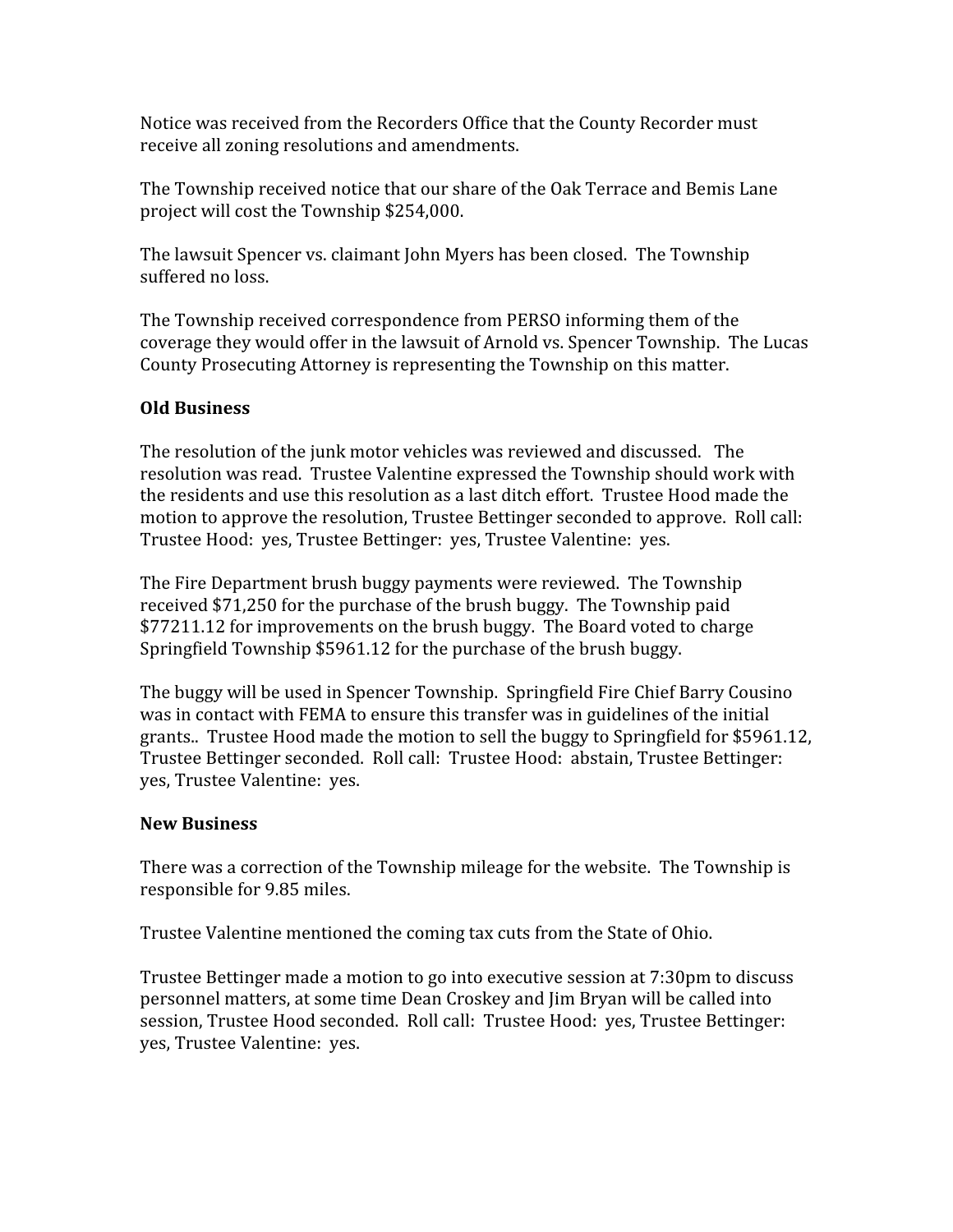Trustee Bettinger made a motion to come out of executive session at 8:15pm, Trustee Hood seconded. Roll call: Trustee Hood: yes, Trustee Bettinger: yes, Trustee Valentine: yes.

Trustee Valentine is recommending Mr. Eric Gay, Zoning Administrator of Providence Township and Waterville Township be hired to update our zoning resolutions with the assistance of Sheilah McAdams for \$700 per month. Trustee Hood made the motion to hire Mr. Gay, Trustee Bettinger seconded. Roll call: Trustee Hood: yes, Trustee Bettinger: yes, Trustee Valentine: yes.

Trustee Valentine entertained a motion to appoint Mr. James P. Bryan as Township Operations Manager. A job description is being reviewed and will be approved at a later date. Trustee Hood made the motion to appoint Mr. Bryan, Trustee Bettinger seconded. Roll call: Trustee Hood: yes, Trustee Bettinger: yes, Trustee Valentine: yes.

## Open to the Public

Mr. Palawczyk, resident, asked if the Zoning Boards would be allowed to be involved in the retooling of the Zoning codes for the Township. Trustee Valentine responded yes they would.

Mr. Palawczyk also asked if Springfield would be made aware of the closing of Scott Road in Swanton Township. The Trustees stated that is the responsibility of Swanton Township.

Kate Roth, resident, asked when the accomplishments of 2016 would be on the website. The lists are still being compiled Trustee Valentine responded. Ms. Roth asked what happened to the Land Use Plan. Trustee Valentine stated the Plan has been tabled. Trustee Hood offered the proposal from Poggemeyer included marketing, that is one of the reasons of the high cost.

Ms. Roth asked what are the plans for Spuds. Currently there are no plans; it is for sale Trustee Valentine offered.

Mr. Morgan, resident, asked about the JEDD plans for the former Spuds land. Trustee Valentine said it is on legal counsels desk at this time.

Mr. Jack Gulvas, resident, asked if the little portion of Raab is being paved. It will be paved in 2019 Trustee Betting explained.

Jacky Dale, resident, asked about the mileage the Zoning Inspector is using. He will receive mileage for trips from the Township to destinations. He will not be paid mileage if he using a Township vehicle.